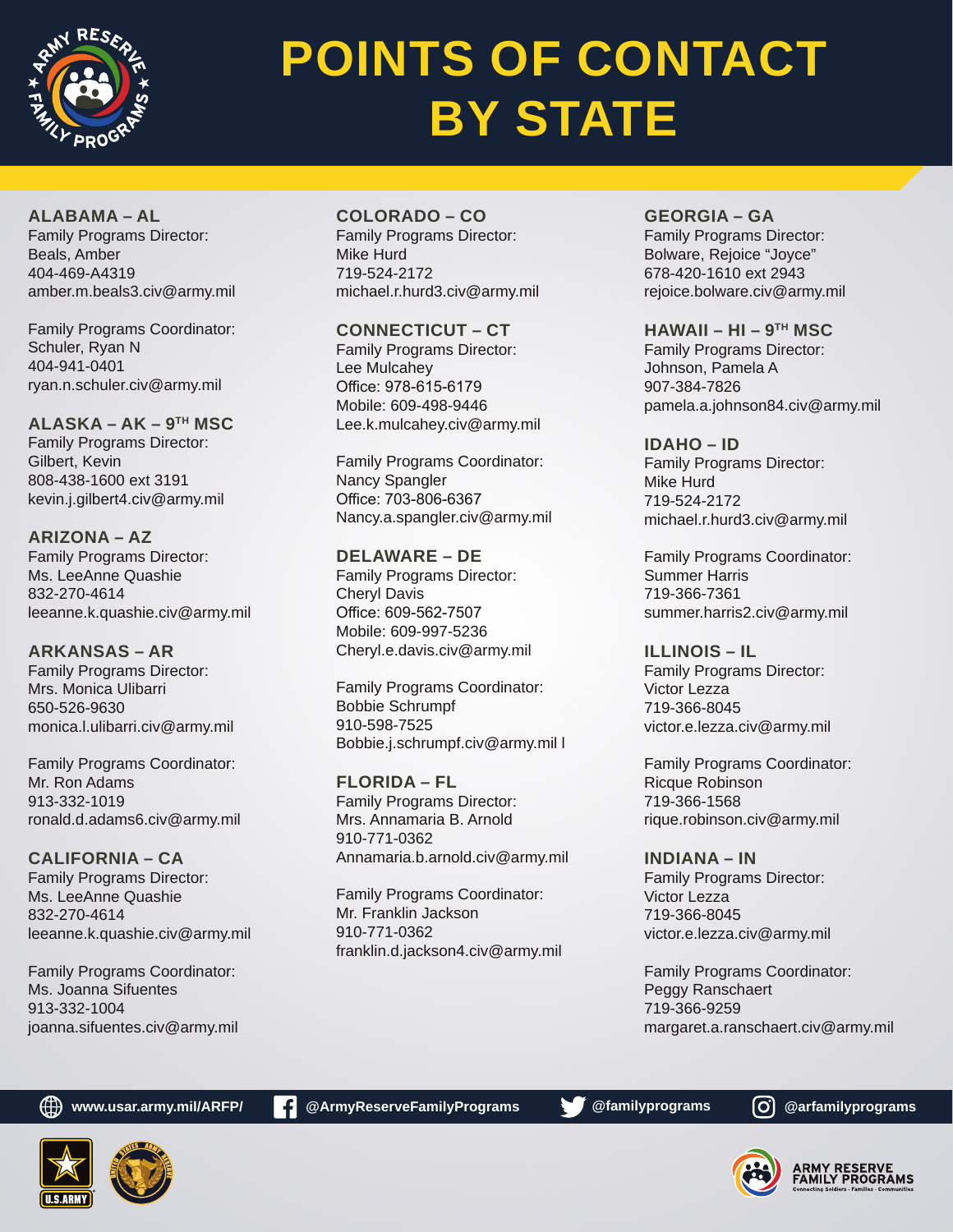## **POINTS OF CONTACT BY STATE** *Continued*

**IOWA – IA** Family Programs Director: Mike Hurd 719-524-2172 michael.r.hurd3.civ@army.mil

**KANSAS – KS** Family Programs Director: Victor Lezza 719-366-8045 victor.e.lezza.civ@army.mil

Family Programs Coordinator: Ricque Robinson 719-366-1568 rique.robinson.civ@army.mil

**KENTUCKY – KY** Family Programs Director: Andreotti, Brenda 502-626-5741 brenda.e.andreotti.civ@army.mil

Family Programs Coordinator: Wallace, Denise 704-342-5128 joan.d.wallace2.civ@army.mil

**LOUISIANA – LA** Family Programs Director: Scott, Melissa Y 910-771-8268 melissa.y.scott2.civ@army.mil

Family Programs Coordinator: Bolling-Harris, Ella ella.m.bolling-harris.civ@army.mil

**MAINE – ME** Family Programs Director: Lee, Mulcahey Office: 978-615-6179 Mobile: 609-498-9446 Lee.k.mulcahey.civ@army.mil Family Programs Coordinator: Nancy, Spangler 703-806-6367 Nancy.a.spangler.civ@army.mil

**MARYLAND – MD** Family Programs Director: Melvin Jackson 301-833-6777 Melvin.l.jackson18.civ@army.mil

Family Programs Coordinator: Nicole Baptiste-Patterson Nicole.baptiste-patterson.civ@army.mil

**MASSACHUSETTS – MA** Family Programs Director: Lee Mulcahey Office: 978-615-6179 Mobile: 609-498-9446 Lee.k.mulcahey.civ@army.mil

Family Programs Coordinator: Nancy Spangler 703-806-6367 Nancy.a.spangler.civ@army.mil

**MICHIGAN – MI** Family Programs Director: Victor Lezza 719-366-8045 victor.e.lezza.civ@army.mil

Family Programs Coordinator: Peggy Ranschaert 719-366-9259 margaret.a.ranschaert.civ@army.mil

**MINNESOTA – MN** Family Programs Director: Victor Lezza 719-366-8045 victor.e.lezza.civ@army.mil Family Programs Coordinator: Ricque Robinson 719-366-1568 rique.robinson.civ@army.mil

**MISSISSIPPI – MS**

Family Programs Director: Parker, Belinda 601-631-6182 belinda.k.parker.civ@army.mil

Family Programs Coordinator: Curtis, Michelle F 910-656-5265 michelle.f.curtis.civ@army.mil

**MISSOURI – MO** Family Programs Director: Victor Lezza 719-366-8045 victor.e.lezza.civ@army.mil

Family Programs Coordinator: Ricque Robinson 719-366-1568 rique.robinson.civ@army.mil

**MONTANA – MT** Family Programs Director: Mike Hurd 719-524-2172 michael.r.hurd3.civ@army.mil

Family Programs Coordinator: Summer Harris 719-366-7361 summer.harris2.civ@army.mil

**NEBRASKA – NE** Family Programs Director: Mike Hurd 719-524-2172 michael.r.hurd3.civ@army.mil





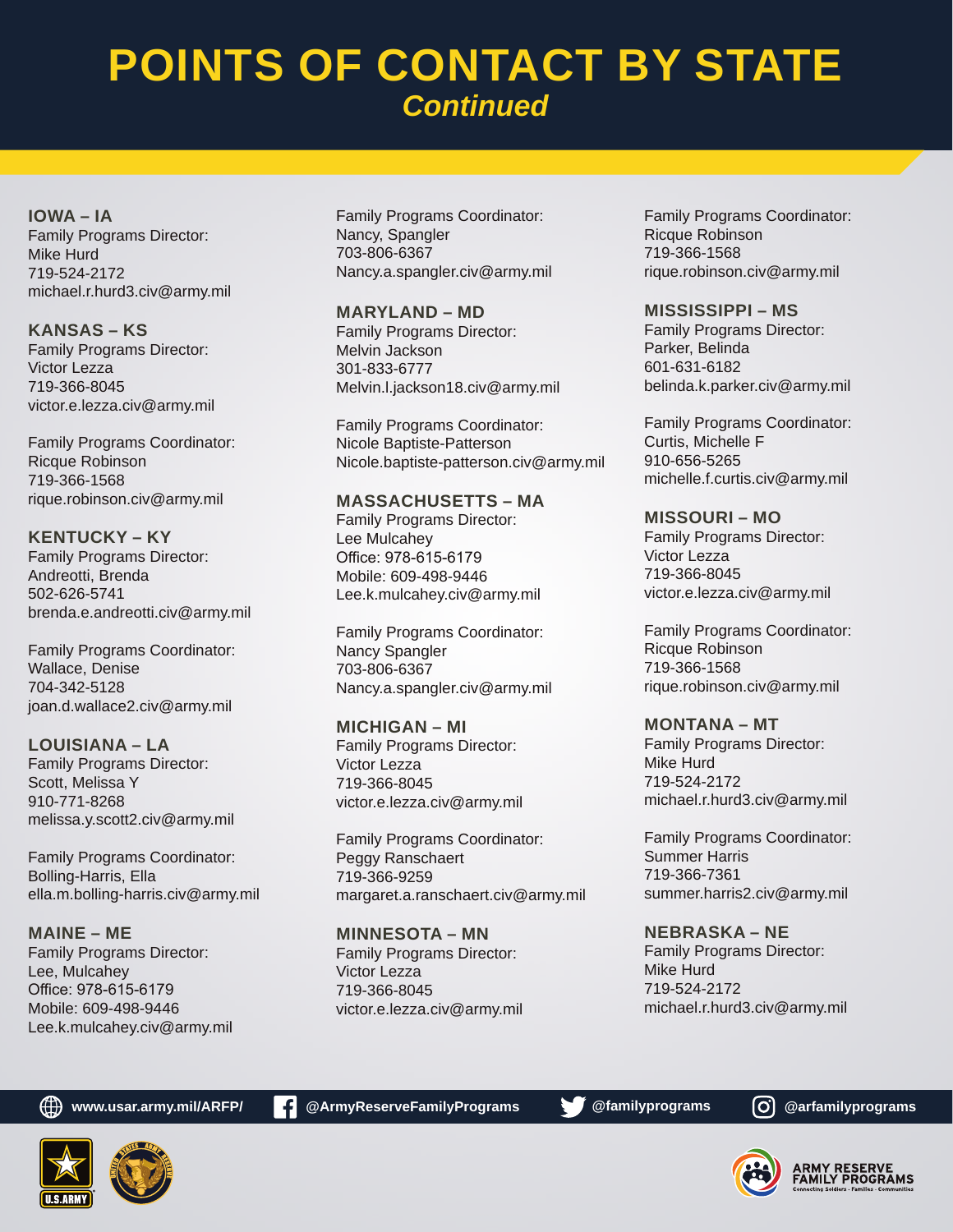## **POINTS OF CONTACT BY STATE** *Continued*

**NEVADA – NV** Family Programs Director: Ms. LeeAnne Quashie 832-270-4614 leeanne.k.quashie.civ@army.mil

Family Programs Coordinator: Mrs. Monica Ulibarri 650-526-9630 monica.l.ulibarri.civ@army.mil

**NEW HAMPSHIRE – NH** Family Programs Director: Lee Mulcahey Office: 978-615-6179 Mobile: 609-498-9446 Lee.k.mulcahey.civ@army.mil

Family Programs Coordinator: Nancy Spangler 703-806-6367 Nancy.a.spangler.civ@army.mil

**NEW JERSEY – NJ** Family Programs Director: Cheryl Davis Office: 609-562-7507 Mobile: 609-997-5236 Cheryl.e.davis.civ@army.mil

Family Programs Coordinator: Bobbie Schrumpf 910-598-7525 bobbie.j.schrumpf.civ@army.mil

**NEW MEXICO – NM** Family Programs Director: Mrs. Sandra Henry 719-317-2020 sandra.y.henry.civ@army.mil

Family Programs Coordinator: Ms. Kymber Anderson 719-317-2166 kymberli.s.anderson.civ@army.mil

#### **NEW YORK – NY**

Family Programs Director: Melvin Jackson 301-833-6777 Melvin.l.jackson18.civ@army.mil

Family Programs Coordinator: Nicole Baptiste-Patterson Nicole.baptiste-patterson.civ@army.mil

**NORTH CAROLINA – NC**

Family Programs Director: Jones, Sherree' 910-432-3766 sherree.l.jones.civ@army.mil

Family Programs Coordinators: Ms. Laurie Taylor 910-432-7494 laurie.a.taylor3.civ@army.mil

**NORTH DAKOTA – ND** Family Programs Director: Mike Hurd 719-524-2172 michael.r.hurd3.civ@army.mil

**OHIO – OH** Family Programs Director: Victor Lezza

719-366-8045 victor.e.lezza.civ@army.mil

Family Programs Coordinator: Peggy Ranschaert 719-366-9259 margaret.a.ranschaert.civ@army.mil

**OKLAHOMA – OK** Family Programs Director: Mrs. Monica Ulibarri 650-526-9630 monica.l.ulibarri.civ@army.mil Family Programs Coordinator: Mr. Ron Adams 913-332-1019 ronald.d.adams6.civ@army.mil

#### **OREGON – OR**

Family Programs Director: Mike Hurd 719-524-2172 michael.r.hurd3.civ@army.mil

Family Programs Coordinator: Summer Harris 719-366-1316 summer.harris2.civ@army.mil

#### **PENNSYLVANIA – PA**

Family Programs Director: Cheryl Davis Office: 609-562-7507 Mobile: 609-997-5236 Cheryl.e.davis.civ@army.mil

Family Programs Coordinator: Schrumpf, Bobbie 910-598-7525 bobbie.j.schrumpf.civ@army.mil

#### **RHODE ISLAND – RI**

Family Programs Director: Lee Mulcahey Office: 978-615-6179 Mobile: 609-498-9446 Lee.k.mulcahey.civ@army.mil

Family Programs Coordinator: Nancy Spangler 703-806-6367 Nancy.a.spangler.civ@army.mil

**SOUTH CAROLINA – SC** Family Programs Director: Jones, Sherree' 910-432-3766 sherree.l.jones.civ@army.mil

**www.usar.army.mil/ARFP/ c** @ArmyReserveFamilyPrograms **@familyprograms @** @arfamilyprograms



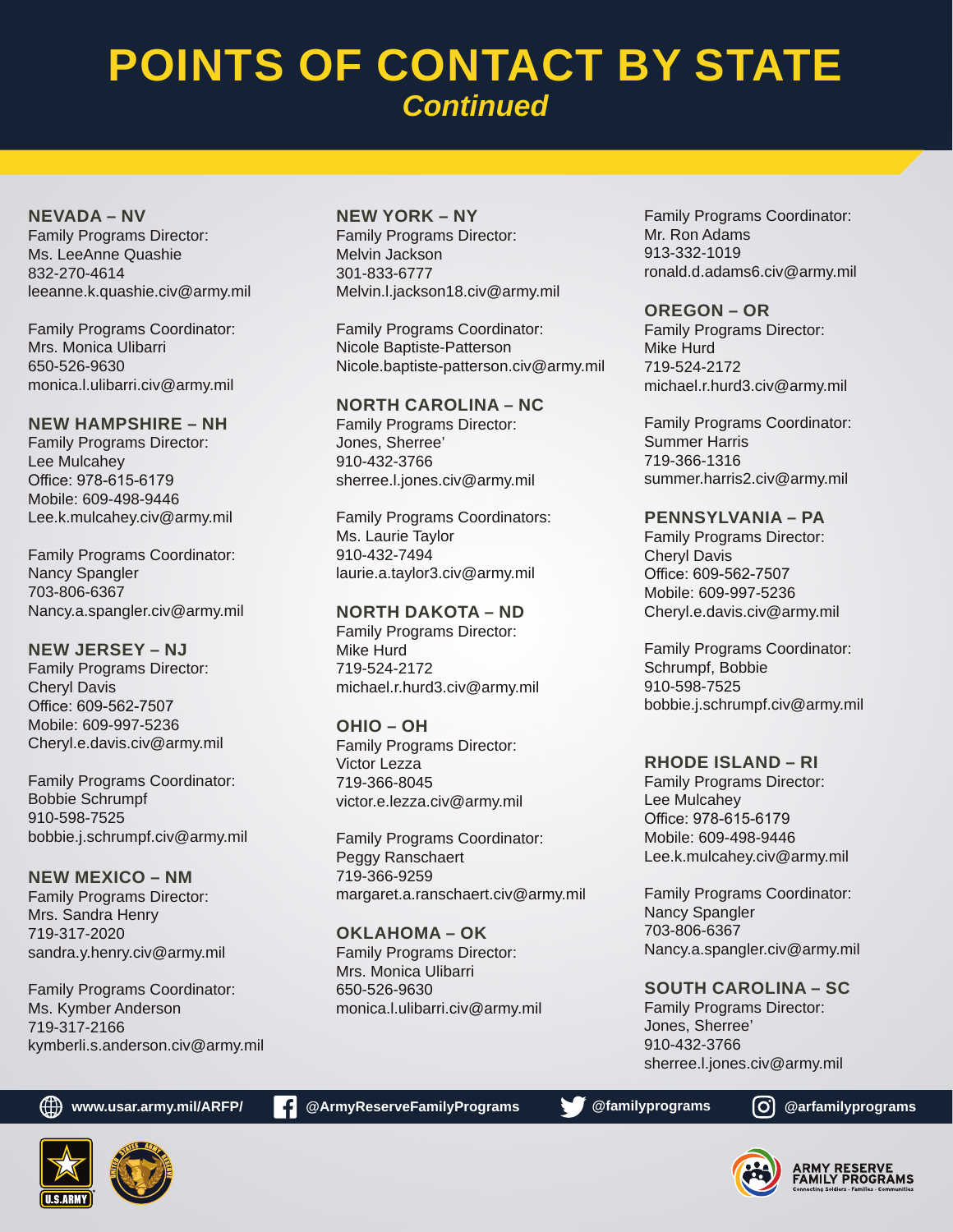## **POINTS OF CONTACT BY STATE** *Continued*

Family Programs Coordinators: Ms. Laurie Taylor 910-432-7494 laurie.a.taylor3.civ@army.mil

**SOUTH DAKOTA – SD** Family Programs Director: Mike Hurd 719-524-2172 michael.r.hurd3.civ@army.mil

**TENNESSEE - TN** Family Programs Director: Andreotti, Brenda 502-626-5741 brenda.e.andreotti.civ@army.mil

Family Programs Coordinator: Wallace, Denise 704-342-5128 joan.d.wallace2.civ@army.mil

**TEXAS – TX** *West Texas* Family Programs Director: Mrs. Sandra Henry 719-317-2020 sandra.y.henry.civ@army.mil

Family Programs Coordinator: Ms. LeeAnne Quashie 719-317-2167 leeanne.k.quashie.civ@army.mil

*East Texas* Family Programs Director: Ms. Maritza Ramirez 719-317-8830 maritza.l.ramirez.civ@army.mil Family Programs Coordinator: Ms. Kymber S. Anderson 719-317-2166 kymberli.s.anderson.civ@army.mil **UTAH – UT** Family Programs Director: Mike Hurd 719-524-2172 michael.r.hurd3.civ@army.mil

Family Programs Coordinator: Summer Harris 719-366-7361 summer.harris2.civ@army.mil

**VERMONT – VT** Family Programs Director: Lee Mulcahey Office: 978-615-6179 Mobile: 609-498-9446 Lee.k.mulcahey.civ@army.mil

Family Programs Coordinator: Nancy Spangler 703-806-6367 Nancy.a.spangler.civ@army.mil

**VIRGINIA – VA** Family Programs Director: Glenda Frazier Office: 910-598-7711 Mobile: 609-744-1068 Glenda.b.frazier2.civ@army.mil

**WASHINGTON – WA** Family Programs Director: Mike Hurd 719-524-2172 michael.r.hurd3.civ@army.mil

Family Programs Coordinator: Summer Harris 719-366-1316 summer.harris2.civ@army.mil

#### **WASHINGTON DC – DC**

Family Programs Director: Glenda Frazier Office: 804-377-6309 Mobile: 609-744-1068 Glenda.b.frazier2.civ@army.mil

Family Programs Coordinator: Ms. Nicole Baptiste-Patterson Nicole.baptiste-patterson.civ@army.mil

**WEST VIRGINIA – WV** Family Programs Director: Glenda Frazier Office: 910-598-7711 Mobile: 609-744-1068 Glenda.b.frazier2.civ@army.mil

**WISCONSIN – WI** Family Programs Director: Victor Lezza 719-366-8045 victor.e.lezza.civ@army.mil

Family Programs Coordinator: Ricque Robinson 719-366-1568 rique.robinson.civ@army.mil

**WYOMING – WY** Family Programs Director: Mike Hurd 719-524-2172 michael.r.hurd3.civ@army.mil

Family Programs Coordinator: Summer Harris 719-366-7361 summer.harris2.civ@army.mil



**ARMY RESERVE<br>FAMILY PROGRAMS**